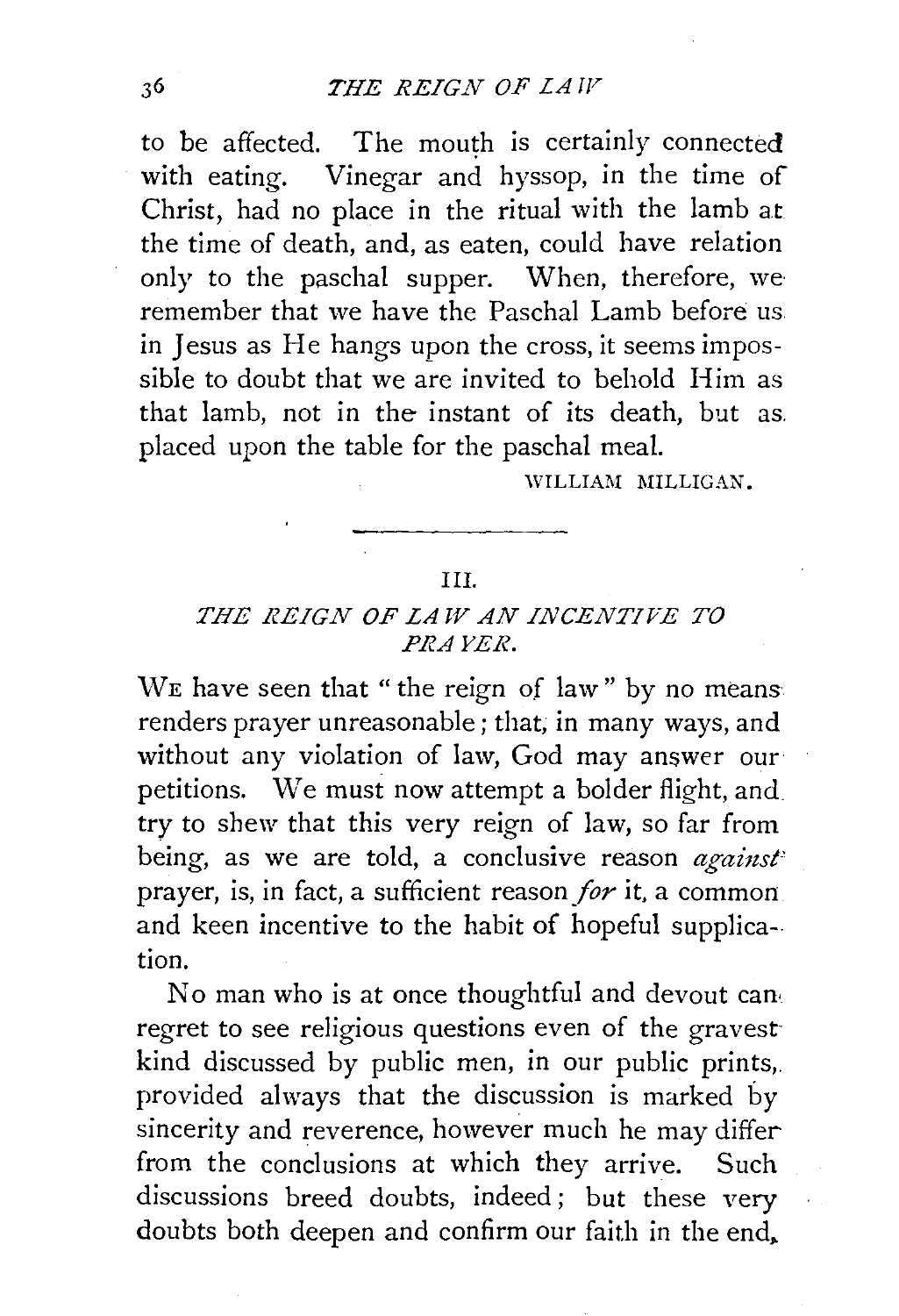if at least we handle them wisely, and help us to correct what is erroneous and to enlarge what is narrow in our conceptions of religious truth, or in our modes of stating them.

This very discussion on the reasonableness and -efficacy of prayer, for example, which has now been carried on for some years, and seems, for a while at least, to have drawn to a close, has been already of the greatest service to the Church. It has done much to banish from the popular mind the notion that, by due importunity, we may weary or constrain God into granting us whatever, or almost whatever, we ask of Him. True, this notion was always opposed to all that thoughtful men have acknowledged to be the true function of prayer, and even to what the unthoughtful have always *professed* to believe about it. For surely no man, who had in any measure possessed himself of the spirit of Christ, has ever failed to add to his most importunate petitions the saving clause, "if it be the will of God." At the same time it must be confessed that thousands of good men and women used to think it possible that almost anything might come to be the will of God, if only they asked for it often enough and urgently enough. *This* notion has, I say, been well nigh banished from the mind of the Church by the recent discussion. More and more, we are all coming to feel that the very best thing we can desire is that God's will for us should be done rather than our own, and that a chief function of prayer is to lift these weak erring wills of ours into a free and happy consent with his wise and holy Will. In short, that clause, "if it be thy will," is becoming an essential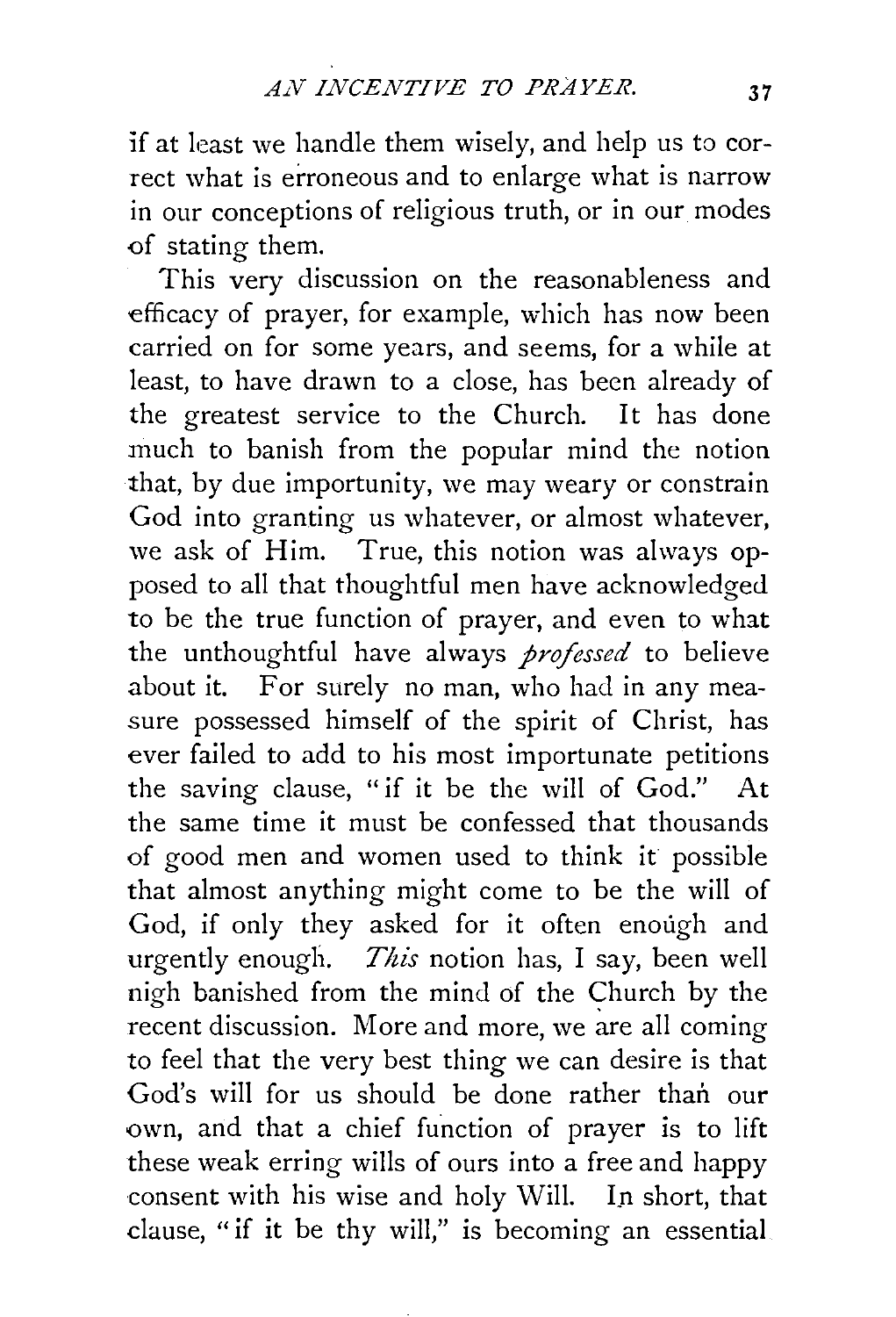and pervading element of our prayers, and no longer,. as too often it used to be, a mere perfunctory courtesy appended to our prayers, of which we secretlyhoped that God would take no notice.

To have our profession thus turned into a reality, to be made *sincere* in our intercourse with Heaven. is a very great gain; and for this gain we are mainly indebted to the sceptics who opened the discussion with a challenge on the efficacy of prayer.

But, surely, this gain would be attended by a loss to match were we to conclude that, because it is a chief function of prayer to draw our wills into harmony with God's will, therefore this is its *only* function: surely our loss would be even greater than our gain were we to conclude that the Divine Will can have no expression save in and through the laws by which the physical phenomena of the universe are shaped, and that therefore the will of God can in no way be affected by our petitions. Yet this is a loss. to which we are assured we must submit by one of the philosophies of the day. The alternative it places. before us is simply this : Either give up all claim to the exercise of reason, and believe that the universe is ruled by an infinite Caprice, capable of being bent in a thousand different ways by the flatteries and importunities of prayer ; or, using discourse of reason, concede that your whole life is ruled by laws which cannot be broken, to the uniform action of which no exceptions can be allowed, and cease to importune God for violations of these laws. But is it, can it, be true that no single point of rest for our reason and heart can be found in the wide interval which separates Law from Caprice? Are *men* never act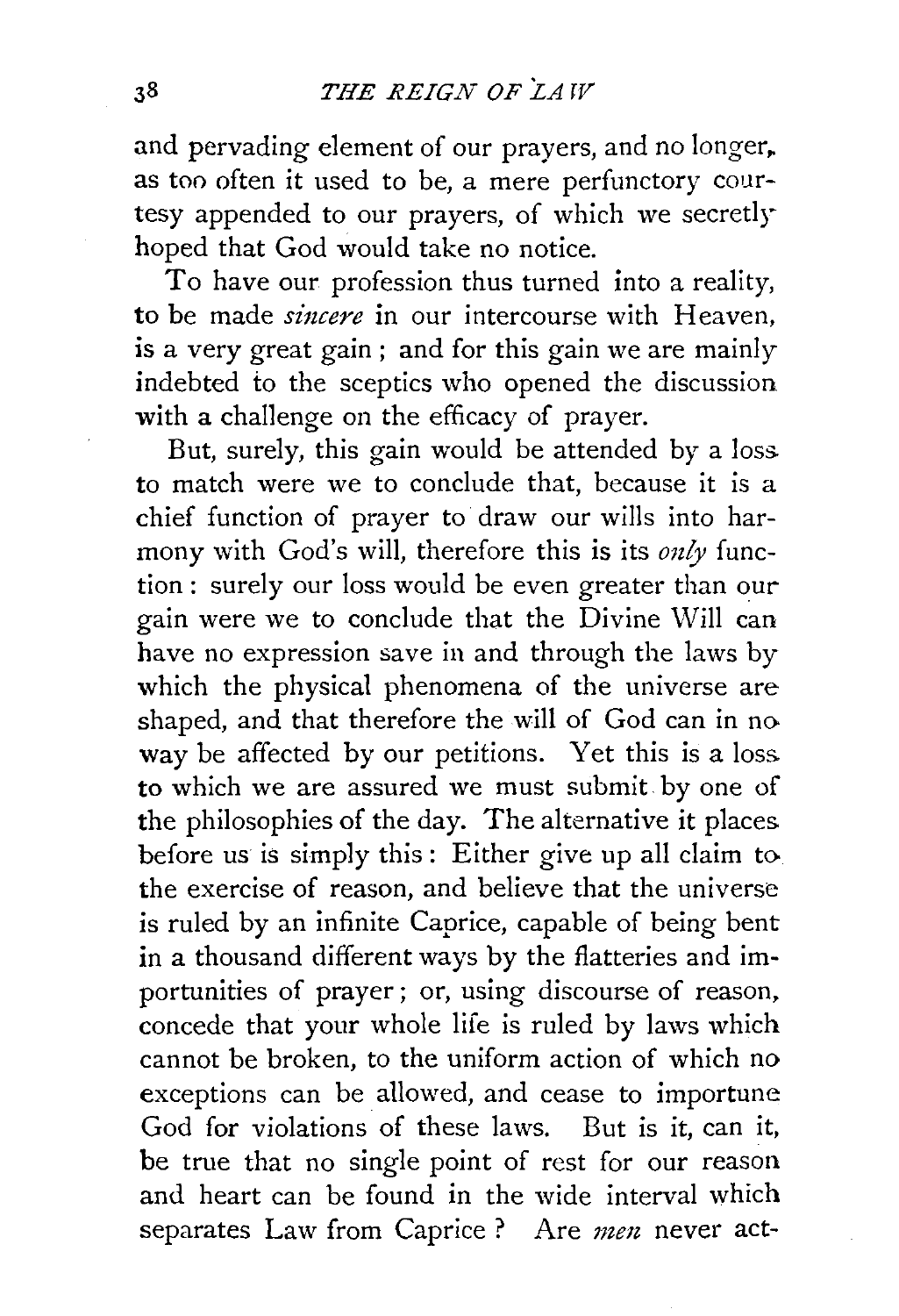uated by ought but these two motives-a rigorous and uniform observance of law, and a blind submission to irrational caprice ? From the tone taken by the fashionable and confident philosophy of the hour one would infer that, in the whole circle of human and Divine motives, there were only these two points ! That I may not be suspected of misrepresenting the argument of this school of thought-for the sake of brevity and clearness, and to avoid odious and disparaging nicknames, we may call it the *Unifornzitarian* School, since it lays so much stress on the uniform action of the laws under which we live-let me quote a few words from a well-known disciple of it.<sup>1</sup> "That doctrine," he says, " is destitute of reasonable foundation" which affirms it to be either possible or desirable "to persuade God to arrest or modify what are called the great natural laws, or to act upon his will so as to alter his intentions in regard either of men or things, souls or bodies." According to him, prayer intended to affect the course of God's actions, either as to our physical or our moral and spiritual life, assumes a caprice at the centre of things which would be quite intolerable to us if we could in any way conceive it in the region of our every-day experience. " No greater misfortune," he maintains, "could befall the human race than that some day it should discover with positive assurance that the suecessions of phenomena were rendered . uncertain by an Unseen Will. Once ascertain that these perturbations by prayer existed to an appreciable extent, and such a discovery would not only unhinge the in-

<sup>&</sup>lt;sup>I</sup> The citation is from a letter published some two years ago by the Hon. Auberon Herbert, a letter quoted and discussed in "The Spectator."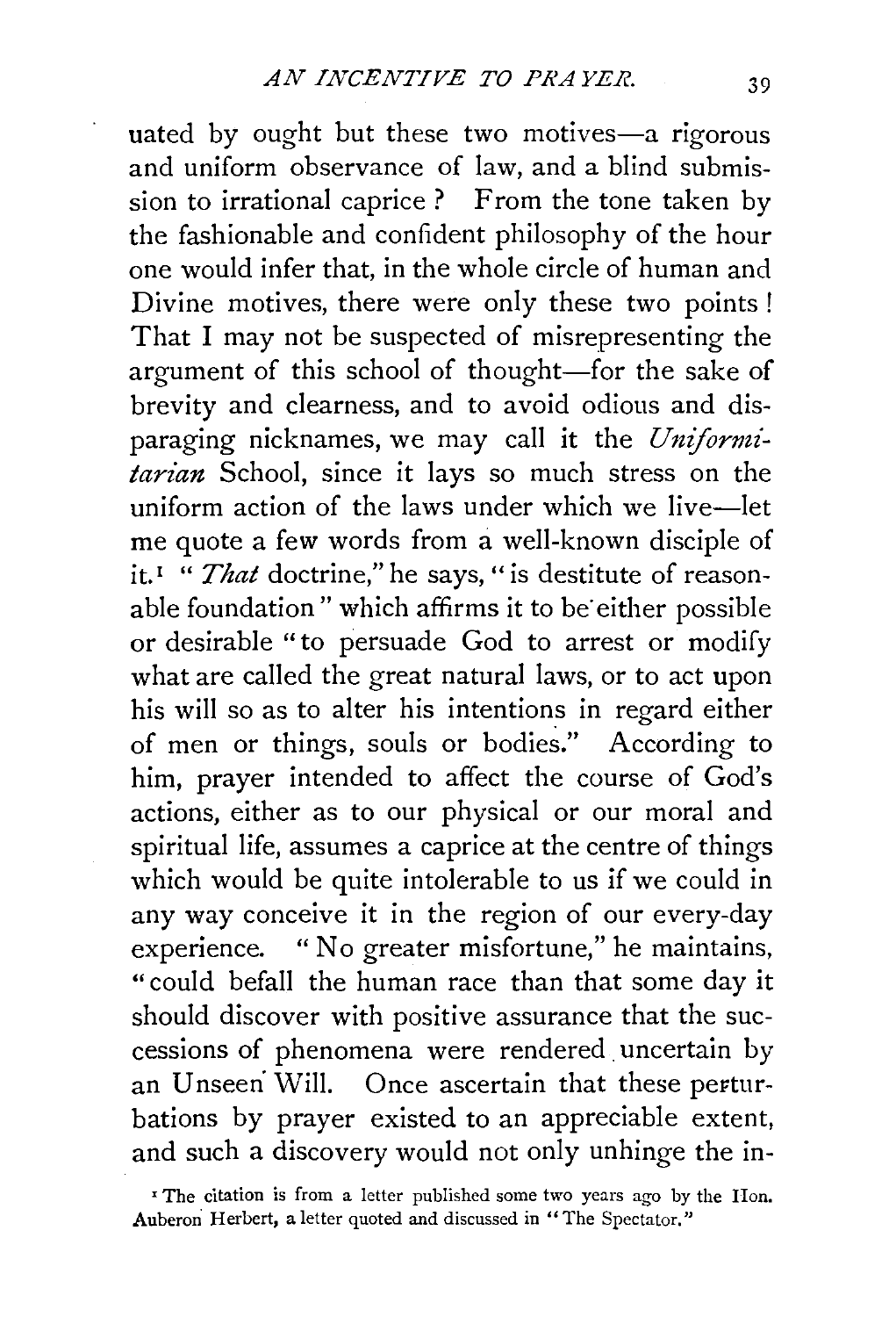dustry of the world, would not only make calculation useless and science foolish, but in its moral effect it would bury all activity of thought in the gloom of an abject religion ; it would. discourage what there is of most manly and generous in the human race; it would change us from a nation of workers into a congregation of monks ; and it would involve heaven and earth in a common corruption of flattery on the oneside and favour on the other. The degradation of such a system can be felt at once by asking ourselves the question under which *regime* we would elect to live-that of fixed laws, in absolute dependence on which all might regulate their energies and efforts, or a *regime* of asking and receiving, the quantity of the one being regulated by the quantity of the other."

This is a heavy indictment to bring against Prayer and those who believe in it; yet it is only a fair and honest exposition of the view taken by the Uniformitarians. They assume as axioms which need no proof,  $(i)$  that the only alternative open to us is that we must live either under the rule of uniform and invariable Laws, or under the rule of a blind and unintelligible Caprice; and (2) that, if we are ruled by Law, and not by Caprice, prayer is utterly irrational and absurd, since the law must take its course, despite our supplications. How are we to meet these assumptions ? Let us be bold, and meet them right in the teeth. Let us, not assume, but affirm and try to prove, (I) that the uniform operation of Law, so far from rendering prayer unreasonable and absurd, is the very ground on which we do and ought to pray; and (2) that, as there is much in human motive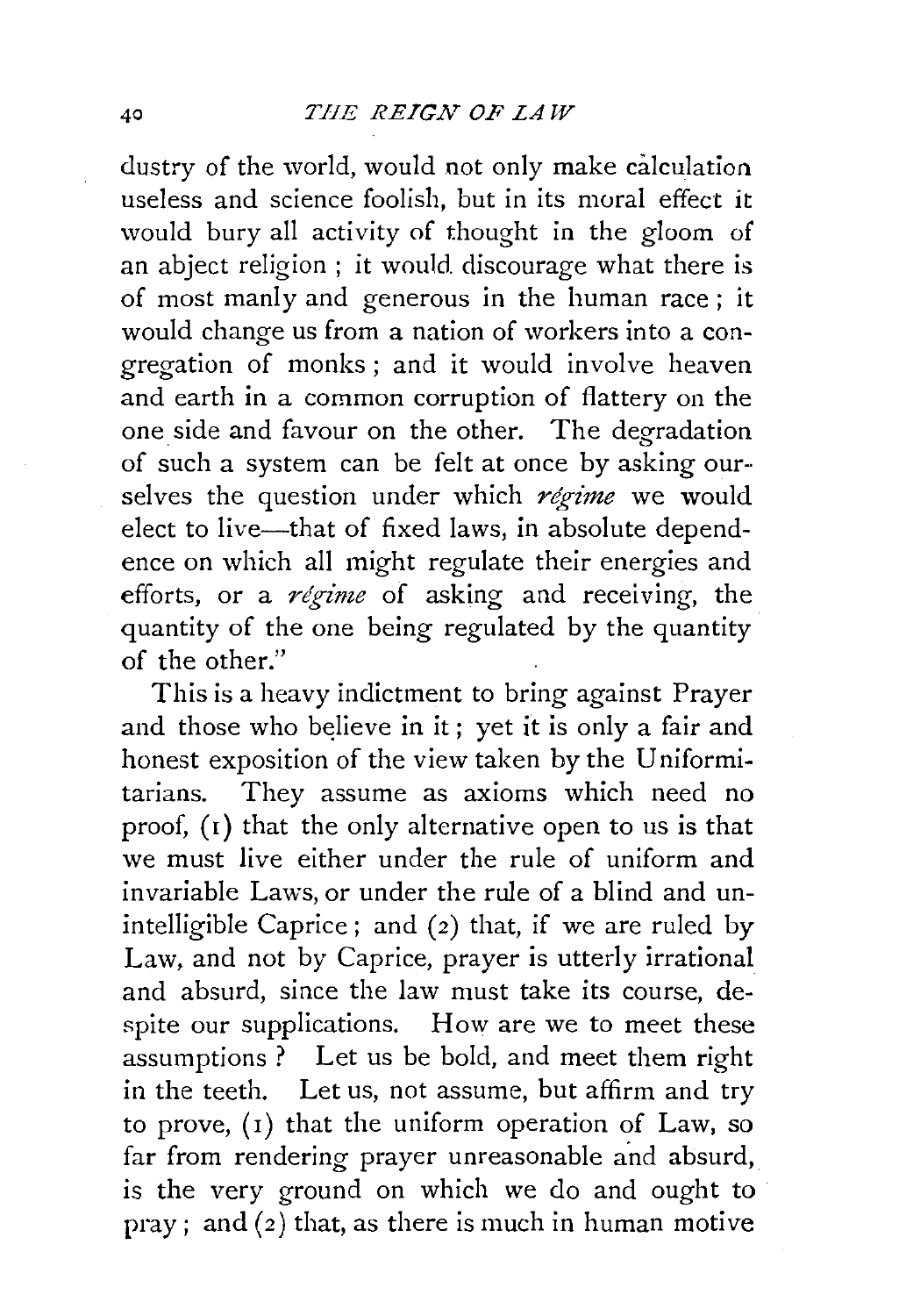and action which is neither a mere observance of Law nor an indulgence of Caprice, so we may well believe, since we are in the image of God, that there is much in Him which cannot be classed under either of these terms.

I. Consider for a moment what is the effect really produced on us by the uniform action of Law in the natural world. We know that the seasonssummer and winter, seed time and harvest-though they may vary within certain limits, will not altogether fail us. Knowing this, we expect them to return upon us in their familiar sequence; we prepare for them, avail ourselves of them, and compel each in turn to minister to our use and welfare. The farmer can sow his seed in winter precisely because he believes that, in the uniform course of Nature, spring will come with its softening rains, summer with its ripening heat, and autumn with its golden sheaves. If there were no uniformity in Nature, if he could not reckon on an unchangeable order and sequence, he would hardly venture to risk his seedcorn in the earth, since he could not be sure that he would receive any return for his expenditure of grain and toil. So that, as indeed Coleridge long since pointed out, the effect of the uniformity of Nature is this; it excites expectation ; it inspires a sense of security; it quickens hope: that is to say, it causes the very emotions in us which find expression. in *Prayer-hope, expectation, desire.* 

But consider also that, while there is much in Nature which speaks of law and uniformity, there is much that suggests the action of a Free Will which is not in bondage to Law. As yet, at least,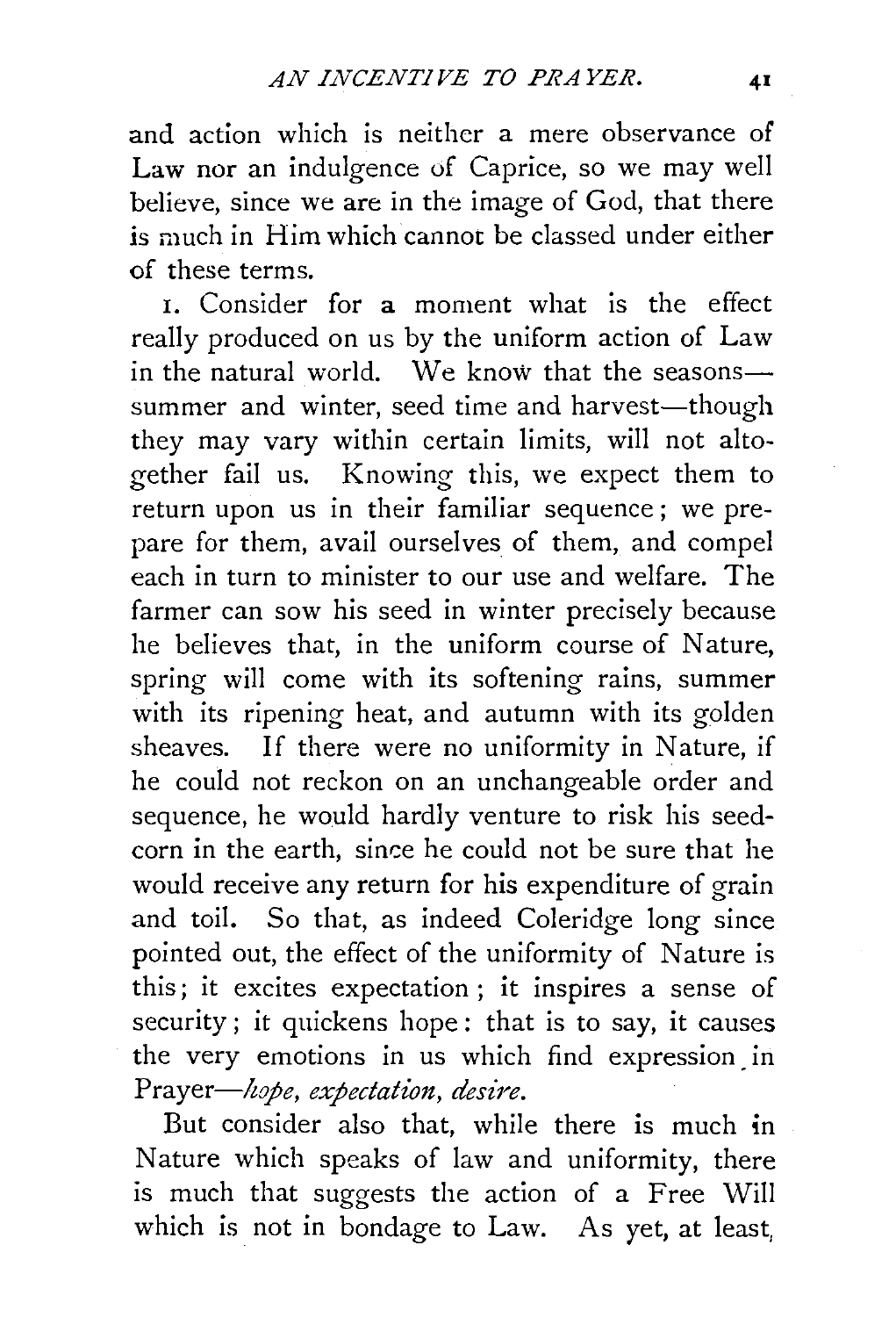we cannot reduce *all* the natural facts and phenomena to laws that we can formulate, and on which we may act with certainty. Great as are the advances of science, no man can predict what the weather will be to-morrow, nor whether this year's harvest will be as abundant as the last. And the true test of science is prediction. We *can* predict that two and two will in all cases make four, unless indeed the laws of human thought should ever be radically altered, and that the angles of every triangle will always be equal to two right angles. But who can predict the changes in the atmosphere of the sun, or even in that of the earth ? And wherever *life* enters into and complicates the phenomena which science sets itself to investigate and reduce to law, it is at fault. Thus, for example, as Sir George Cornewall Lewis has observed, although men have so profound an interest in all that relates to health, medical science is an important exception to the rule that "the physical are better ascertained than the moral sciences." So little faith indeed have the ablest physicians in their own art, that it is a question whether anything worthy of the name of medical *science* really exists. And in proportion as the form of life rises—from physical to intellectual, from intellectual to moral, from moral to spiritual life-the power and scope of science are still more limited and imperfect. Men of science, indeed, constantly assume that, since we are able to classify and arrange many of the facts of Nature under certain laws, so, as our knowledge grows from less to more, all the facts will fall either under the laws already formulated or under some still wider generalizations. And probably they are right, in so far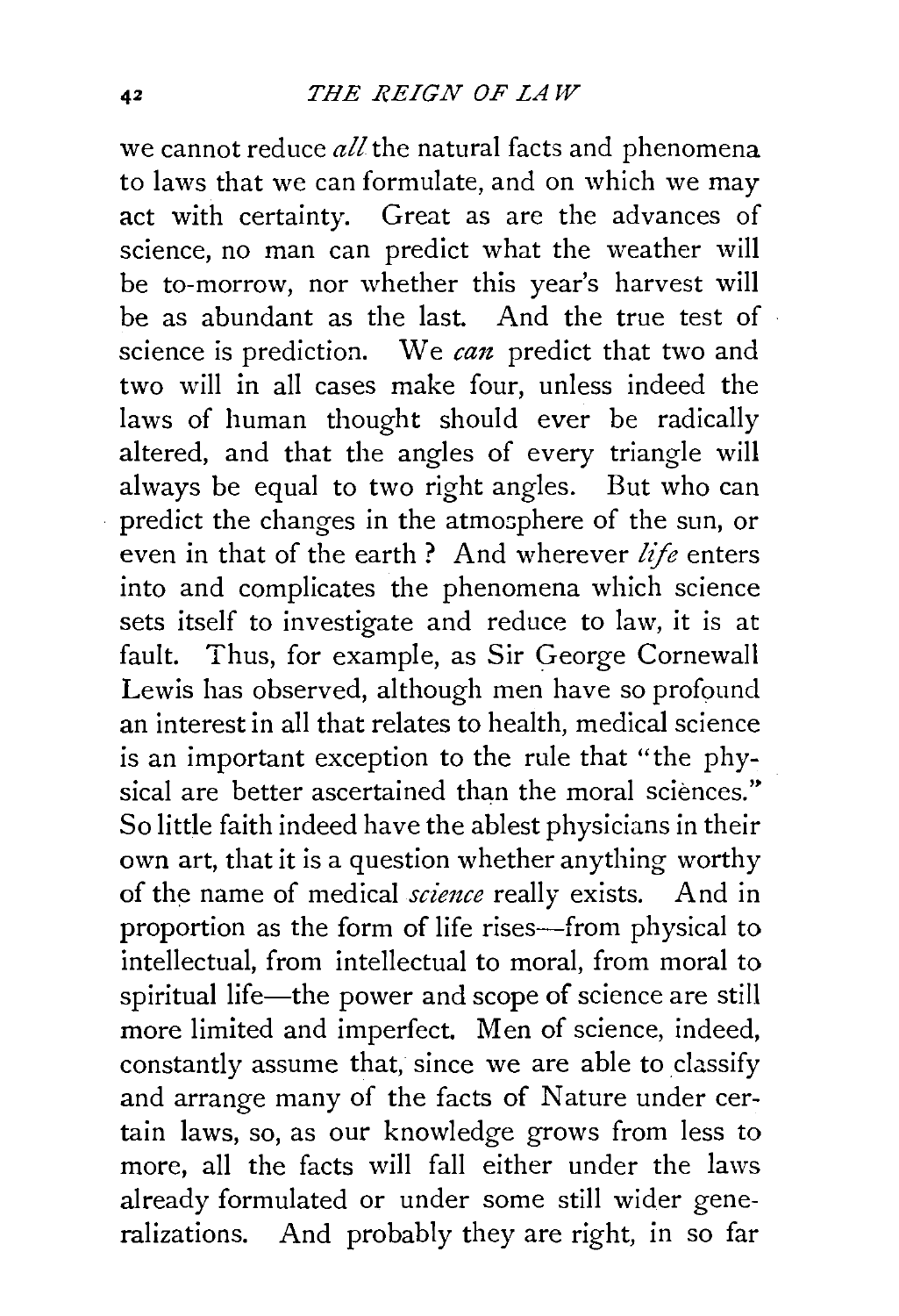as the *physical* universe is concerned. All that I now wish to point out is, that this assumption is only an assumption for the present, and that therefore they have no right to speak as if they carried the key of the whole universe in their private pocket. They are very ready to charge us with anthropomorphism, with making a god in our own likeness ; but, if it were worth while, it would be easy to retort the charge, and to shew that, simply because *they*  can see nothing but Law in the universe, they assume that God must be made after *their* image, and that He must be just as incapable of rising to any higher conception as they are themselves. If, indeed, men were crystals, or trees, or even stars; if, in short, they were merely material creatures without intelligence and will, it might be that the whole round of their motives and actions should be ruled by law. But as men have intelligence and will and affection; as God, if He be good, must desire to see them good; as they can only become good by the free action of their own will-compulsory goodness being no goodness-it may be that we should look to "ihe *human*  world rather than to the natural world for hints as to the methods by which God rules and shapes our lives. And this human world, the world of thought, emotion, volition, is infinitely more complex and subtle than the physical world, and does not lend itself so easily to the rigid conceptions and stingy alternatives of the Uniformitarian school. Indeed, we see how ill it fares with them when they attempt to deal, on their own principles merely, with even a single human soul. Critics of this school have taken Shakespeare in hand, for instance. They have as-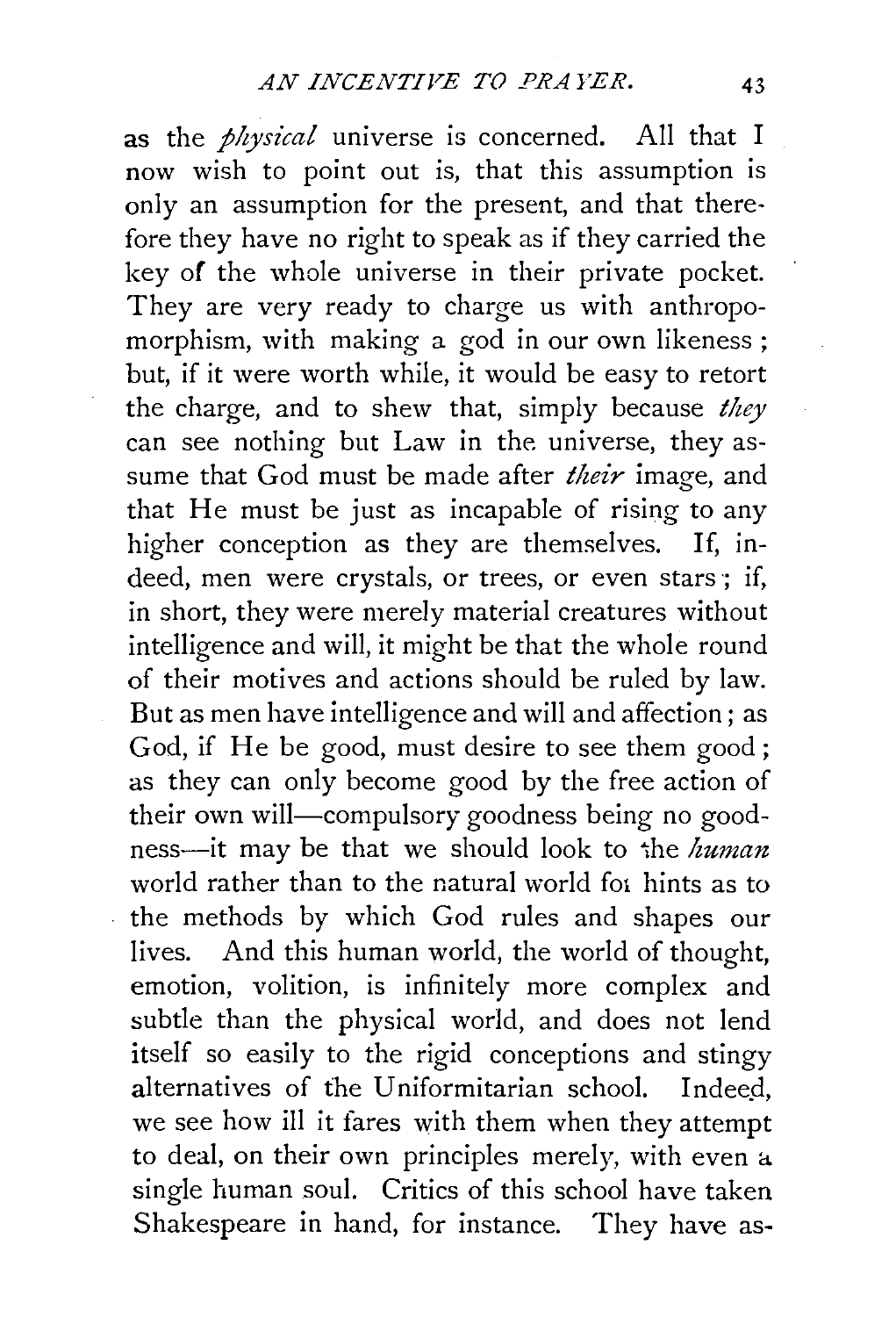sumed that *his* creations are all governed by laws which they have discovered and formulated; and that when you have ascertained the leading motive of any one of his works, or *worlds* as we might rather call them, and know how to apply their laws to it, you have the key to all that it contains. Each drama, according to them, has its ruling motive, and every action and incident in  $i\rightarrow i.e$ , all the inhabitants and events of this lesser world-contribute to work it out. And so they come, with their laws of Shakespeare, and apply them to this drama and to that, authoritatively pronounce that this passage is not from his hand nor that, that this part and that must have been interpolated by a foreign pen  $:$ —dealing with our great poet, in fact, very much as their kindred critics have dealt with the books of Scripture, contradicting one another at every step, and involving themselves in the most admired confusion. Mean time the empire of Shakespeare standeth sure; and what his critics most clearly prove, is that they and their laws are far too petty to comprehend him.

But if one man is not to be thus brought under laws that we can trace and tabulate, how is the whole world of men? That the Uniformitarians have failed, utterly and completely failed, in dealing with this larger world, only grows the more apparent the longer we consider them and their works. They have assumed, as I have said, that the reign of law is fatal to prayer, and that we must choose between Law and Caprice, no other alternative being open to us. But if it be impossible for God to answer prayer, must it not be equally impossible for man to answer it, since man is at least more clearly the subject of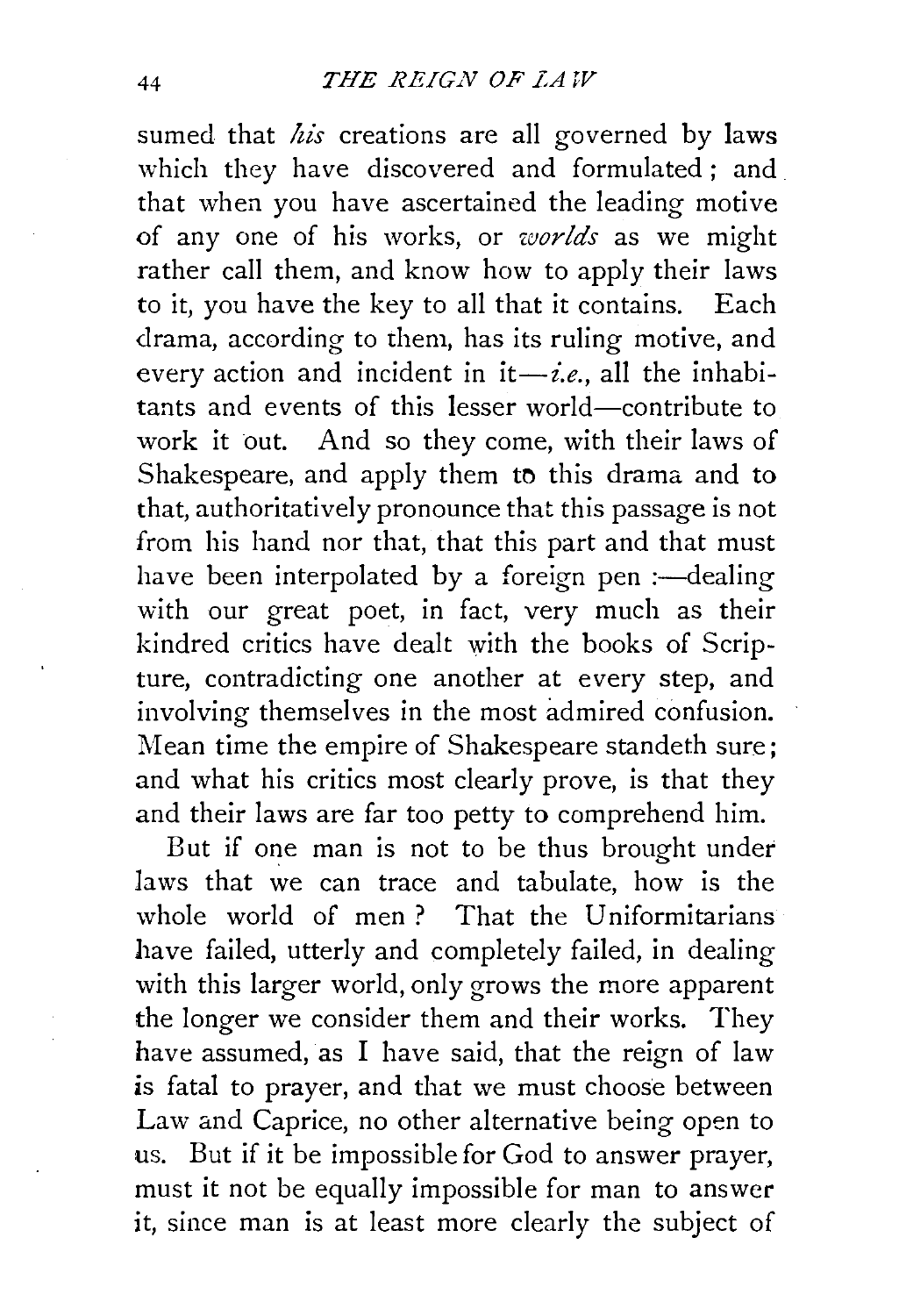Law than He who made and rules the universe? And yet is it impossible for man?

Consider our human relations ; reflect on what we know of human action and motive : and then say whether these assumptions can be sustained. Does uniformity of action drive us from prayer? Is it not, rather, an indispensable condition of prayer and a direct encouragement to it ? In the administration of public justice, for example, what is it that makes every man bold to bring his suit into court, and to seek redress for any wrong that has been done him? It is simply that he believes the administration of justice to be tolerably uniform, inflexible, invariable. If the judges were notoriously open to bribes, if they were at the beck of the sovereign, if they courted the favour of the mob, we should no longer be able to calculate on them; we should be afraid to carry to them our prayers for redress. It is the very uniformity and steadfastness of the administration of justice which impresses and invites us to appeal to it. So far from hindering us, it is this very superiority to change and caprice which begets confidence and moves us to carry our suits before the public magistrate. If our judges were Turks, instead of Englishmen, could we possibly appeal to them with the same confidence ? And yet in the face of all this our Uniformitarian friends assume, without any attempt at proof, that if we confess that God rules the world by laws which are uniform in their action and regular and invariable, we must also confess that it is unreasonable to pray to Him, that we can only take our suits to Him so long as we conceive of Him as actuated by Caprice, and capable of being moved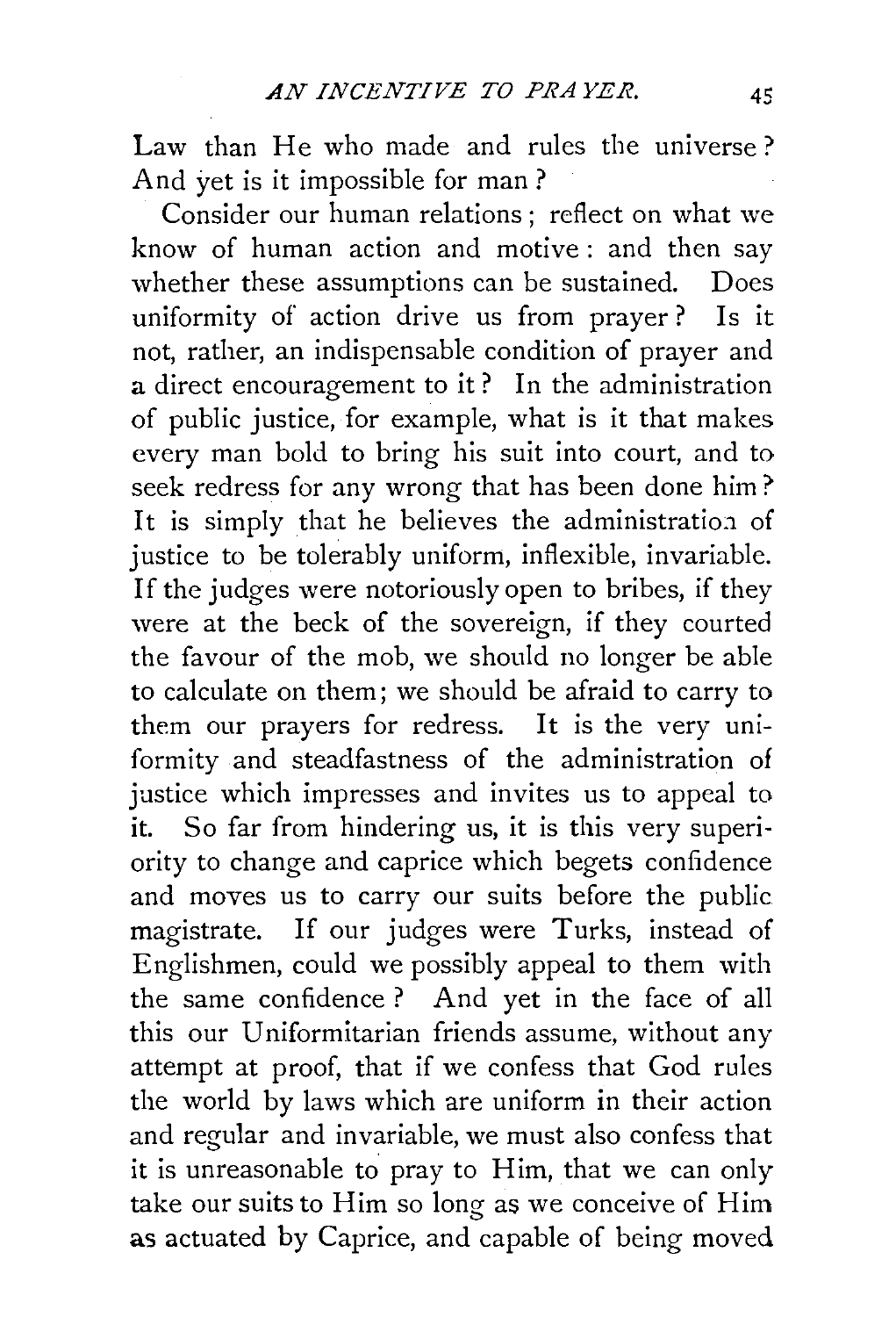to favouritism by bribes, by flatteries, by importunities and tears! In short, they quietly assume that in our intercourse with God we shall be actuated by motives the very opposite of those which govern us in our dealings with men !

*2.* But if uniformity, instead of being fatal to it, is the very life of prayer, is their second assumption any truer than the first? They assume, as we have seen, that the world *must* be ruled either by Law or by Caprice, that no other alternative is open to us. But is that true ? A judge, who would be equitable, cannot always observe the strict letter of the law. Human actions and motives are too subtle and complex to be brought fairly under the operation of inelastic inflexible rules. But when a judge departs from the mere letter, or the exact requirements, of the law, is he necessarily moved to it by mere caprice? On the contrary he may be, and commonly is, moved by equity, by the desire to do a higher justice than he could do were he to abide by the mere letter of the law. A man *can* answer prayer, then, simply by a wise and just administration of law; and yet we are required to believe that God *cannot!* A man is *not* shut up to the choice between Law and Caprice; and yet we are required to believe that God *is!* A man, so far from indulging an unreasonable caprice, may be moved by equity, by an honourable desire that the real ends of law should be reached, to break through the restraints of law; and yet, without an atom of proof, we are required to believe that God can only be moved by caprice should He act in any but a strictly legal way! Is, then, equity impossible to God, or love?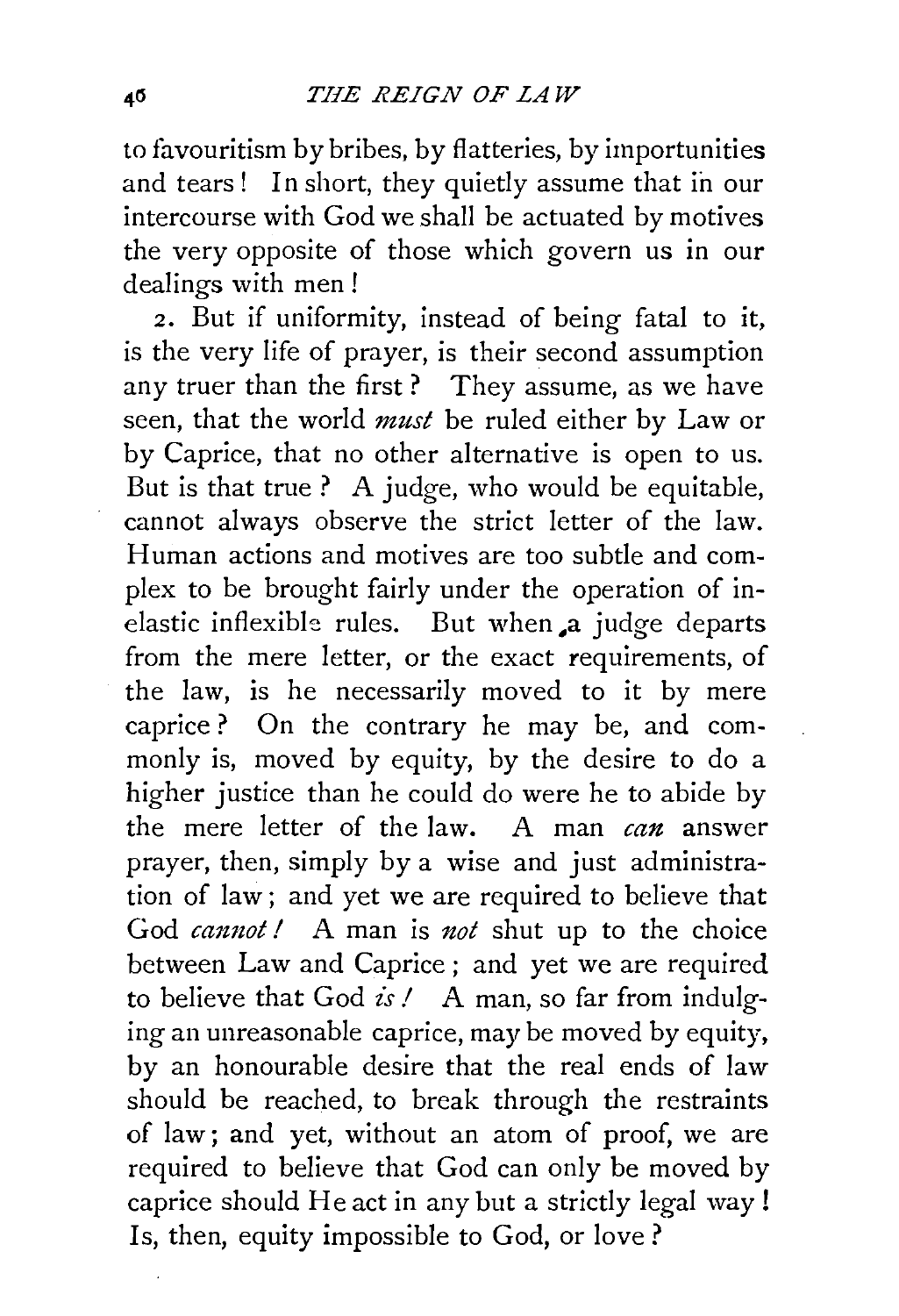Take another illustration. A master who employs a great number of workmen, if he be wise and kind, will have certain definite modes or rules of action, rules which he will expect all in his employ to observe, and which he himself will be forward both to observe and to maintain. No large business, indeed, can be carried on successfully except by regular and uniform methods of procedure. But does this uniformity of action and rule prove fatal to any reasonable request ? On the contrary, the men who serve such a master as this soon "know where to have him ; " *i.e.,* they learn what they may ask of him with a good hope of having their request granted, and what it will be utterly in vain for them to ask. If he were the mere fool of caprice and passion, they could have no such reasonable and assured expectation. . They would hardly care to prefer any request, however reasonable it might be, simply because, as he did not act on reason and principle, they could never be sure that it would not be met with an irrational and arbitrary refusal. So that here, again, uniformity is the very life of prayer, the very ground of that confident "anticipation which is both wind and sails to the movements of the mind." $I$  Why, then, should *God's* adherence to rule, to principle, to law, prove

*z* The phrase is from Edward Irving, who, like myself, uses the idea of Coleridge, and, alas,-for I hold Irving to have been the greatest religious orator of modern times, with most of prophetic insight and spirit and style*spoils* it, by substituting "the constancy of God's promises" for "the uniformity of Nature's operation," as "giving aim and calculation and certainty to events" in the domain of the intellect and will and spirit. Despite this substitution of the promises for the character of God-as if He were bound only by his word -no man can read Irving's magnificent discourses on Prayer, in vol. iii. of his "Collected Writings," without learning inuch from them, and being afresh impressed with the wonderful power of his eloquence. His speech is like " the large utterance " of the gods.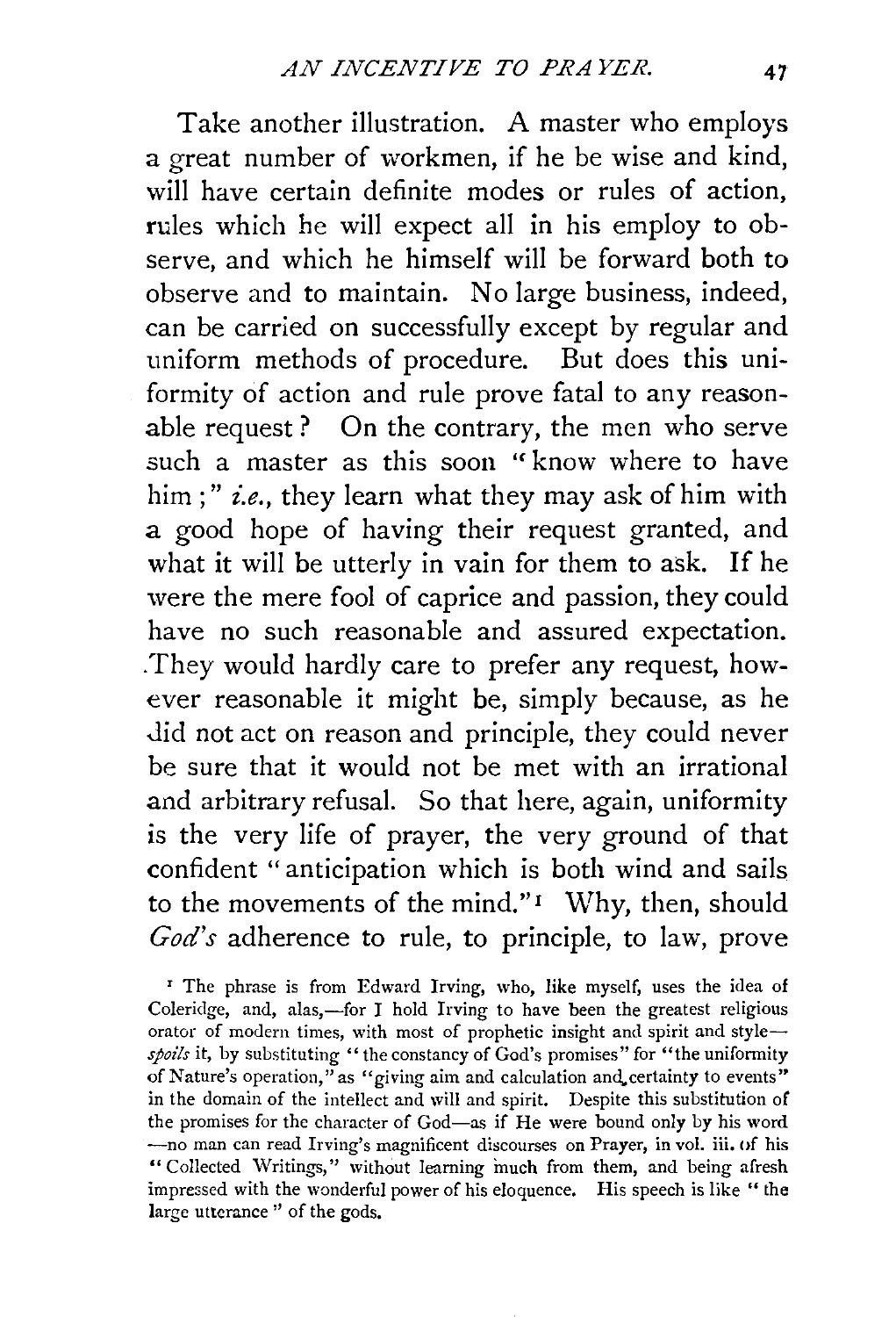fatal to our prayers, to any reasonable request which we may carry to his feet ?

If, moreover, the master, the head of a great establishment, be sincerely bent on promoting the welfare of those whom he employs, will he not willingly modify the operations of his rules in order to meet their varying wants and conditions ? Will he not at times go beyond the scope of his own rules in order to shew a considerate kindness to those who serve him, and who need that this or that rule should be relaxed? Is the only alternative with *him,* Law or Caprice? If, for the good of any of those who depend upon him, he does relax or modify the operation of rule, are we to charge him with a capricious lawlessness fatal to the welfare of the rest ? May not his motive be a virtuous one ? May it not be a sincere regard for the welfare of his servants ? Why, then, are we to assume that God has no alternative but the observance of rule or the indulgence of caprice? May not He also shew a kindness above and beyond that of law?

Take a final illustration from family life. A wise and good father, that he may have an orderly and happy household, frames methods of household action and order by which for the most part he steadfastly abides. But does his regular observance of rule, his demand that his children should also observe it, hinder them from ever coming to him with a request, or prevent him from ever granting it? On the contrary it begets in them a confident expectation that he will listen to their reasonable requests. They feel the wisdom and goodness of his laws ; but they also feel that, because he is wise and good, he will modify,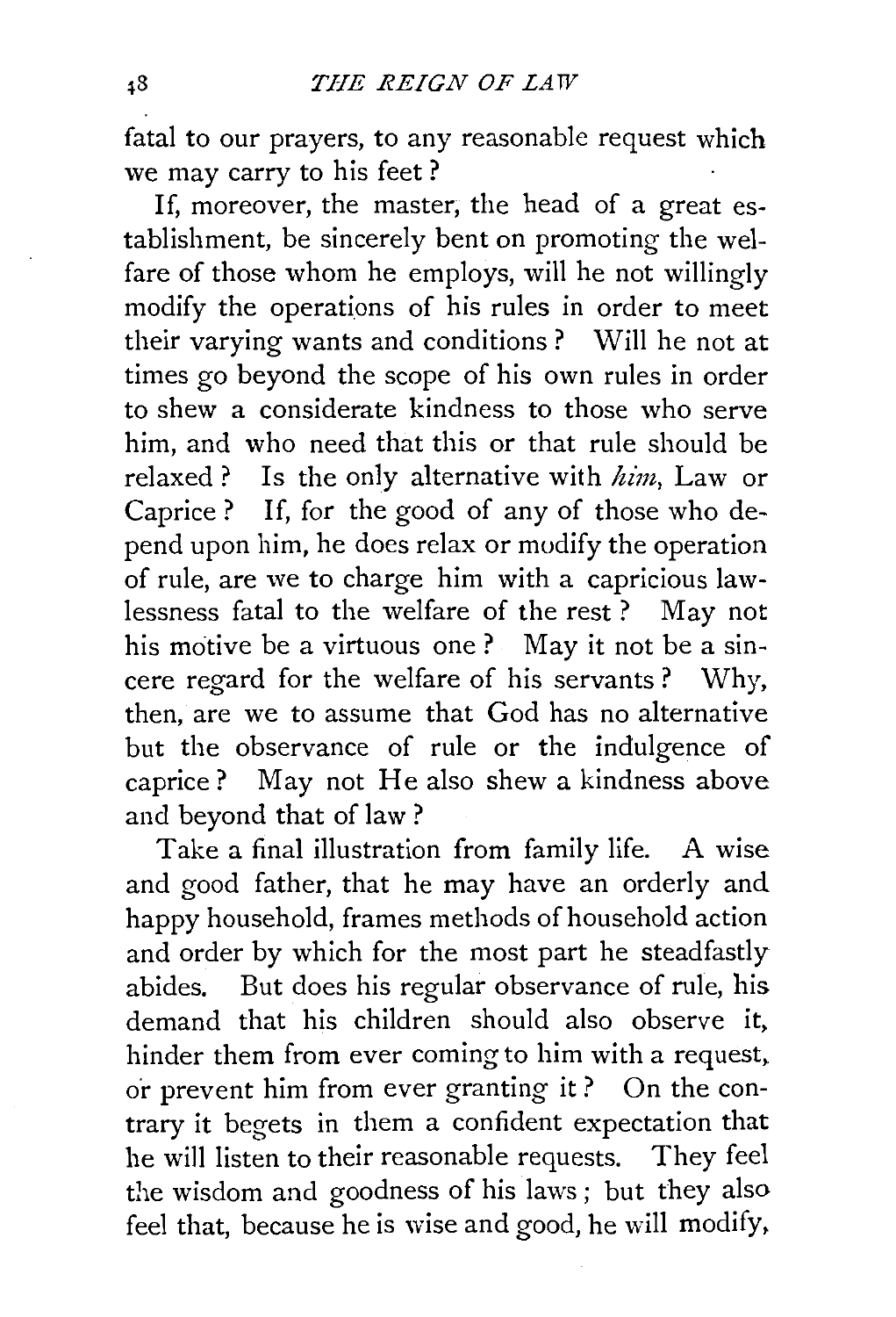or transcend, his laws in order to meet any emergency that may arise, to supply their wants, to promote their welfare. It is only in those ill-guided and unhappy households in which the parents are actuated, not by rule and principle, but by passion and impulse, that the children feel it is no use to ask anything, however reasonable, and form the habit of acting for themselves. So that here, again, the regular operation of law, so far from proving fatal to prayer, guides and inspires it. The children know what to ask for; and if, in answer to their requests, the father modifies or transcends the household rules, they do not dream of charging him with caprice : they recognize the love which prompts him now to abide by his rules and now to suspend or to depart from them on touch of need.

And what I want to know, what I think the Uniformitarians are bound to tell us, is: Why, if in all provinces of human action, uniformity, what we call an invariable adherence to law, begets that confident expectation and hope which find expression in prayer, *Goa's* uniform administration of law should push us from his feet, and close the lips which we had opened in supplication before Him? To me it seems that his steadfast adherence to law should rather be the very ground and life and inspiration of prayer. Because He is not changeable, we should know, if in such a connection I may use the colloquialism, "where to have Him;" we should know what to ask that He will be sure to grant, and what it will be wholly in vain for us to ask. Because He is of an inflexible justice, we should confidently bring our suits to Him, assured that He will do us right. Because He is a wise and VOL. VI. 4